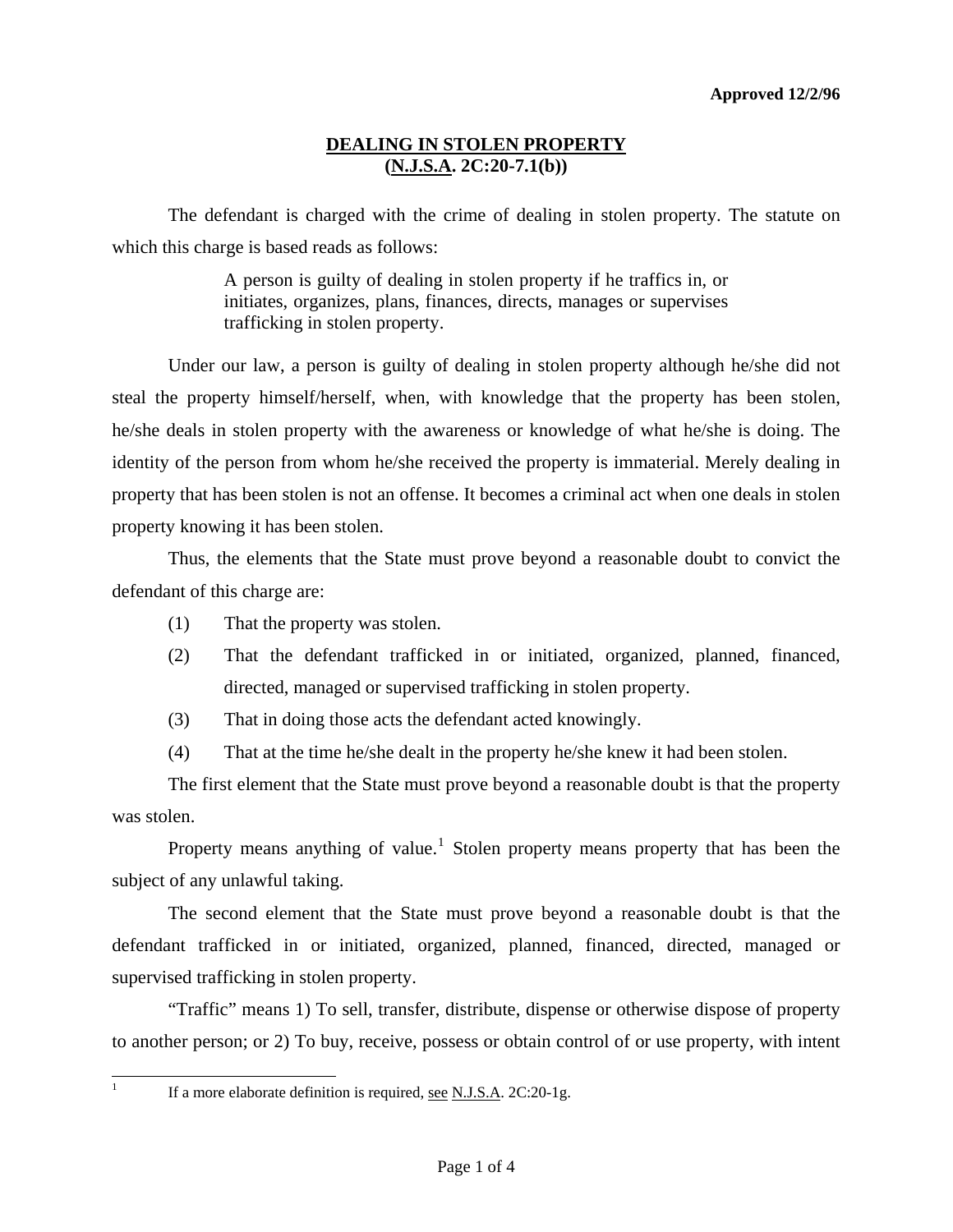#### **DEALING IN STOLEN PROPERTY N.J.S.A. 2C:20-7.1(b)**

to sell, transfer, distribute, dispense or otherwise dispose of such property to another person.

 The third element that the State must prove beyond a reasonable doubt is that the defendant acted knowingly in trafficking in or initiating, organizing, planning, financing, directing, managing or supervising trafficking in stolen property.

 A person acts knowingly with respect to the nature of his/her conduct or the attendant circumstances if he/she is aware that his/her conduct is of that nature, or that such circumstances exist, or he/she is aware of a high probability of their existence. A person acts knowingly with respect to a result of his/her conduct if he/she is aware that it is practically certain that his/her conduct will cause such a result. "Knowing," "with knowledge" or equivalent terms have the same meaning. You must realize that knowledge is a state of mind which can be determined by drawing an inference from one's conduct, words or actions, and from all of the surrounding circumstances. It, therefore, is not necessary that the State produce witnesses to testify that the defendant said he/she knew the property was stolen. His/Her state of mind is to be determined by you after you examine his/her conduct and actions, all that was said or done at that particular time and place, and all the surrounding circumstances.

 The fourth element that the State must prove beyond a reasonable doubt is that at the time the defendant dealt in the property he/she knew it had been stolen.

# **(Charge Whichever, if any, of the Following are Applicable)[2](#page-1-0)**

(1) If you find proof of the purchase or sale of property by the defendant at a price substantially below its fair market value, unless satisfactorily explained, you may infer that the defendant knew that it had been stolen<sup>[3](#page-1-1)</sup>;

#### and/or

(2) If you find proof of the purchase or sale of property by a dealer in that property, out of the regular course of business, or without the usual indicia of ownership other than mere possession, or the property or the job lot of which it is a part was bought, received, possessed or

<span id="page-1-0"></span> $\frac{1}{2}$  In the appropriate case, the jury may be advised that knowledge that the property was stolen may be inferred from the presence of the factors set forth in 2C:20-7.1e if there is a factual basis to do so in the evidence, but it must be made clear that the inference is permissive, not conclusive; that it must be considered along with all the other evidence in the case; and that it in no way shifts the burden of proof from the State to the defendant. See State v. Bott, 53 N.J. 391 (1969) and State v. DiRienzo, 53 N.J. 360 (1969).

<span id="page-1-1"></span><sup>3</sup> The language "you may infer" has been substituted for the statutory language of "gives rise to an inference" pursuant to N.J.S.A. 2C:1-13(e). See also State v. Bott, supra and State v. DiRienzo, supra.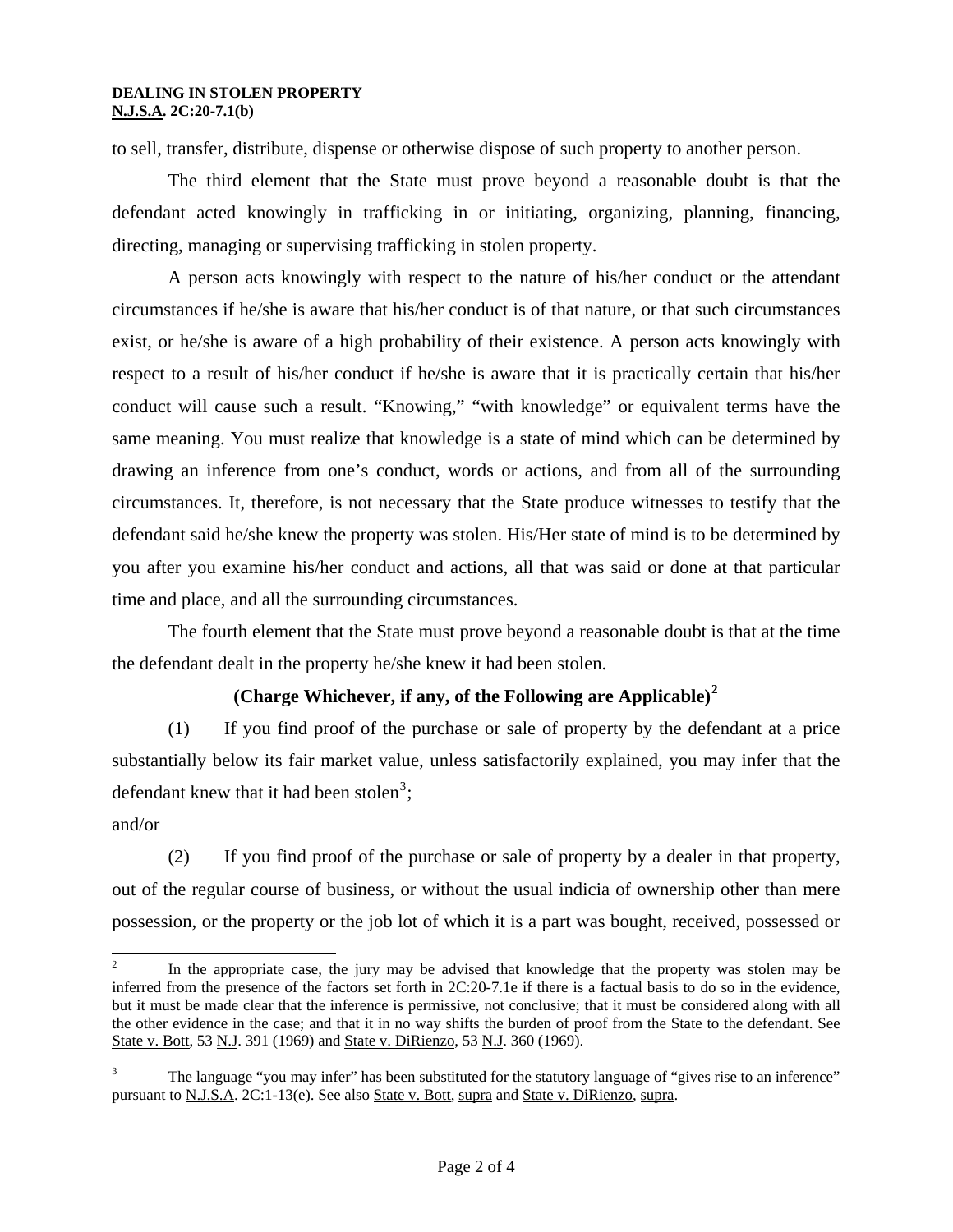#### **DEALING IN STOLEN PROPERTY N.J.S.A. 2C:20-7.1(b)**

controlled in broken succession or title, so that it cannot be traced, by appropriate documents, in unbroken succession to the manufacturer, in all cases where the regular course of business reasonably indicates records of purchase, transfer or sale, unless satisfactorily explained, you may infer that the person buying or selling the property knew that it had been stolen.

"Dealer in property" means a person who buys and sells property as a business.<sup>[4](#page-2-0)</sup> and/or

(3) If you find proof that a person buying or selling property of the sort received, obtained such property without having ascertained by reasonable inquiry that the person from whom he/she obtained it had a legal right to possess or control it, you may infer that such person knew that it had been stolen.

## **(Charge When Any of (1), (2), or (3) Above is Charged)**

 You are never required or compelled to draw any inference. It is your exclusive province to determine whether the facts and circumstances shown by the evidence support any inferences and you are always free to accept or reject them if you wish.

## **(NOTE: THE FOLLOWING PARAGRAPH SHOULD NOT BE CHARGED IF AN AFFIRMATIVE DEFENSE WILL BE CHARGED)**

 If you find that the State has proven each of these elements beyond a reasonable doubt, then you must find the defendant guilty. If on the other hand you find that the State has failed to prove one or more of these elements beyond a reasonable doubt, then you must find the defendant not guilty.

### **(Charge When Applicable)**

The defendant contends that he/she:

- (1) Was unaware that the property or service was that of another and/or
- (2) Acted under an honest claim of right to the property or service involved or that he/she had a right to acquire or dispose of it as he/she did.

 The defendant is not required to prove his/her contentions; rather the burden is on the State to prove that the defendant was unaware that the property was that of another and/or did not act under an honest claim of right to the property or service involved or that he/she had a

<span id="page-2-0"></span> $\frac{1}{4}$ N.J.S.A. 2C:20-1(j).